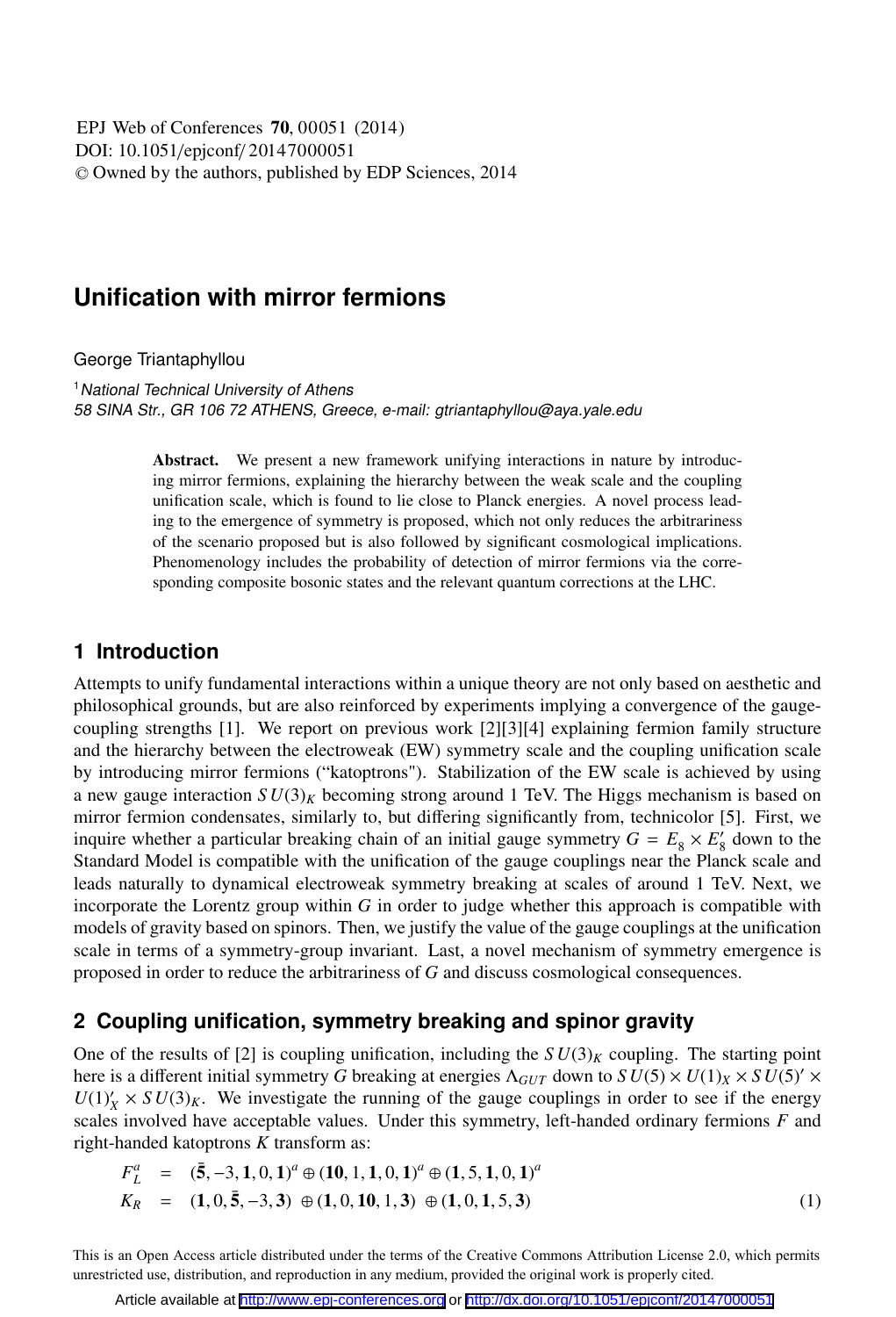

Figure 1. The renormalization of the gauge couplings at one loop [4]

where  $a = 1, 2, 3$  is a fermion generation superscript, 1 and 0 denote non-abelian and abelian group singlets respectively, ordinary fermions are singlets under  $SU(5)' \times U(1)'_X \times SU(3)_K$  and appear in 3 generations, while katoptrons are singlets under  $SU(5) \times U(1)_X$  and triplets under  $SU(3)_K$ , in an assignment inspired by "flipped *S U*(5)" models [6].

The symmetry  $SU(5) \times U(1)_X \times SU(5)' \times U(1)_X'$  is assumed to break at energies  $\Lambda_{23}$  down to the Standard Model (SM) group times an abelian  $U(1)'_1$  felt only by katoptrons. One is then left with  $SU(3)_C \times SU(2)_L \times U(1)_1 \times U(1)'_1 \times SU(3)_K$ , where  $U(1)_1$  is the hypercharge group with a rescaled coupling. The fields leading to this breaking are neglected in the 1-loop calculation of coupling renormalization below. While katoptrons interact with the same  $SU(3)_C \times SU(2)_L$  interaction as known fermions at energies below  $\Lambda_{23}$ , they carry their own  $U(1)'_1$  interaction down to the EW symmetry scale. Moreover,  $SU(3)_K$  becomes strong near  $\Lambda_K$ , breaking itself and the EW symmetry [3]. The renormalization of the gauge couplings  $g_N$  at energy scales p for  $N_f$  fermions in the fundamental representation of *S U(N)* at 1-loop is given by  $\alpha_N^{-1}(p) = \alpha_N^{-1}(p_o) + c(N, N_f) \ln (p/p_o)$ , with  $p_o$  some reference scale  $q_v = \alpha^2 / 4\pi$  and  $c(N, N_c) = (11N - 2N_c)/6\pi$ . The katontron counting  $\alpha_N$  evolves at reference scale,  $a_N = g_N^2/4\pi$  and  $c(N, N_f) = (11N - 2N_f)/6\pi$ . The katoptron coupling  $\alpha_K$  evolves at scales ranging from  $\Delta_{N_f}$  to the unification scale  $\Delta_{N_f}$  according to  $c(3, 8) - 17/6\pi$ . The S*U(2)*), couscales ranging from  $\Lambda_K$  to the unification scale  $\Lambda_{GUT}$  according to  $c(3, 8) = 17/6\pi$ . The *SU(2)<sub>L</sub>* coupling  $\alpha_2$  and the *S U*(3)<sub>*C*</sub> coupling  $\alpha_3$  evolve according to  $c(N, 12) = (11N - 24)/6\pi$  at energies where both ordinary and katoptron fermions contribute to the beta functions, *i.e.* between  $\Lambda_K$  and  $\Lambda_{23}$ . Either below  $\Lambda_K$ , or when fermions and katoptrons interact with distinct groups, as is the case for all the *U*(1) and the *S U*(5), *S U*(5)<sup> $\prime$ </sup> couplings, couplings evolve according to  $c(N, 6) = (11N - 12)/6\pi$ , with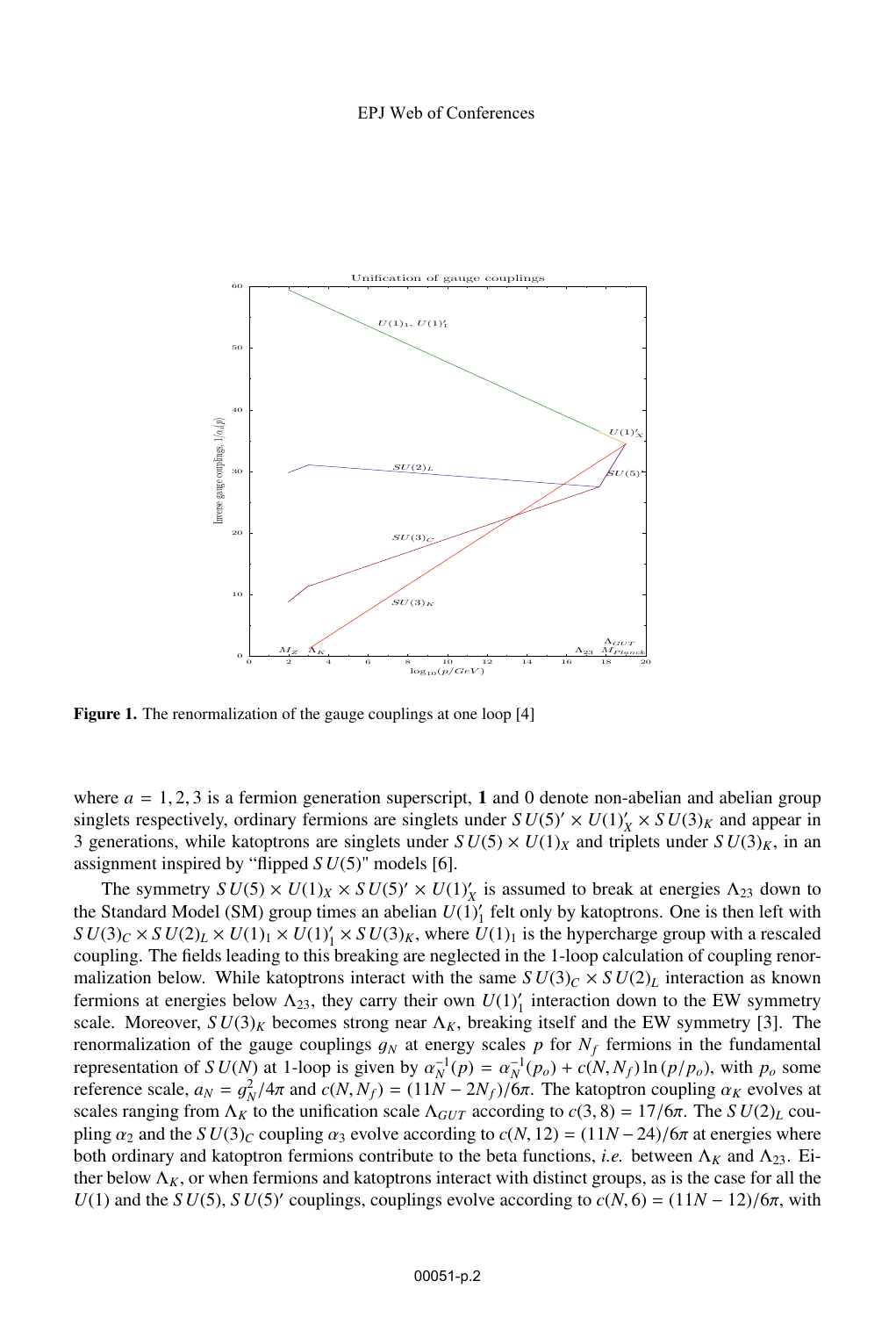#### ICFP 2012

 $N = 0$  for the  $\alpha_X$ ,  $\alpha'_X$ ,  $\alpha_1$ ,  $\alpha'_1$  couplings of  $U(1)_X$ ,  $U(1)'_X$ ,  $U(1)_1$ ,  $U(1)'_1$  respectively, and  $N = 2, 3, 5$  for the  $SU(3)$ .  $SU(3)$  couplings and the  $\alpha_X$ ,  $\alpha'$  couplings of  $SU(5)$ ,  $SU(5)'$  respectively. for the  $SU(2)_L$ ,  $SU(3)_C$  couplings and the  $\alpha_5$ ,  $\alpha'_5$  couplings of  $SU(5)$ ,  $SU(5)'$  respectively. Taking into account the relevant boundary conditions and noting that  $\alpha_V(\Lambda_V) \approx 1$  and  $M_7 \approx 91.2$  GeV we into account the relevant boundary conditions and noting that  $\alpha_K(\Lambda_K) \sim 1$  and  $M_Z \sim 91.2$  GeV, we estimate  $\Lambda_{GUT}$ ,  $\Lambda_{23}$ , and  $\Lambda_K$ , assuming a "big desert" between these scales. In particular, we find (see Figure 1) [4]:  $Λ_{GUT} = M_Z \times 10^{17} ~$   $\sim 10^{19}$  GeV  $\sim M_{Planck}$ ,  $Λ_{23} = M_Z \times 6 \times 10^{15} ~$   $\sim 5 \times 10^{17}$  GeV and  $\Delta_K = M_Z \times 11 \sim 1$  TeV,  $\alpha(\Delta_{GUT}) \sim 0.029$  and  $\alpha_3(\Delta_{23}) \sim 0.036$ . Moreover, we see that  $\Delta_K \sim M_{\text{N}}$ , exp( $-\frac{6\pi}{3}$ ) a relation rendering transparent the solution of the hierarchy problem  $\Lambda_K \sim M_{\text{Planck}} \exp\left(-\frac{6\pi}{17\alpha (M_GUT)}\right)$ , a relation rendering transparent the solution of the hierarchy problem.<br>Furthermore, the value of  $\Lambda_{23}$  renders this scenario most probably safe with regards to proton decay Furthermore, the value of  $\Lambda_{23}$  renders this scenario most probably safe with regards to proton decay.

Next, the symmetry breaking chain from a group *G* down to  $SU(5) \times U(1)_X \times SU(5)' \times U(1)_X' \times U(1)_Y$  $SU(3)_K$  and then down to the SM is explored using [7]. Non-zero vacuum expectation values (vevs) of effective composite fields are taken to lead to the breaking channels needed. These are fermion condensates arising non-perturbatively to safeguard gauge invariance at tree level. Denoting as *LG* the symmetry  $SU(2) \times SU(2)$ , we assume that the following symmetry breaking chain is obtained, triggered by the antisymmetric 248<sub>*a*</sub> condensate and starting from  $M_{\text{Planck}} \sim \Lambda_{GUT}$  [4]:

$$
E_8 \times E'_8 \text{ (at } \Lambda_{\text{GUT}}) \to
$$
  
\n
$$
SU(5) \times U(1)_X \times SU(5)' \times U(1)'_X \times SU(3)_K \times LG \text{ (at } \Lambda_{23}) \to
$$
  
\n
$$
SU(3)_C \times SU(2)_L \times U(1)_1 \times U(1)'_1 \times SU(3)_K \times LG \text{ (at } \Lambda_K) \to
$$
  
\n
$$
SU(3)_C \times U(1)_{em} \times LG \tag{2}
$$

To proceed, we argue that  $SU(2) \times SU(2)' \approx LG$  contains the Lorentz symmetry  $SO(3, 1)$  (up<br>iscrete subgroups) an assumption motivated by the proximity of  $\Lambda_{\text{cur}}$  to  $M_{\text{av}}$ . Formally one to discrete subgroups), an assumption motivated by the proximity of Λ*GUT* to *M*Planck. Formally, one should decompose the  $E_8$  above as  $E_7(C) \times SL(2, C) \subset E_8(C)$  [8]. One then gets from the two  $E_8$ s the group  $SO(4, C) \approx SU(2, C) \times SU(2, C)'$  (since  $SU(2, C) \approx SL(2, C)$ ) which has both  $SO(4)$  and  $SO(4, C) \approx SO(2, 1)$  as subgroups. The *LG* group is therefore assumed to contain the Lorentz group and it is *S O*(3, 1) as subgroups. The *LG* group is therefore assumed to contain the Lorentz group and it is taken to be a global, not a local symmetry. In order to render the relation between *LG* and the Lorentz group consistent, one needs to equate the *S O*(3, 1) coupling with the gravitational coupling. Problems related to the Coleman-Mandula theorem [9] are discussed in [4]. Within a framework similar to [10], we consider a metric of the form  $g_{\mu\nu} = E_{\mu}^{m}(x)E_{\nu}^{n}(x)\eta_{mn} = E_{\mu}^{m}(x)E_{\nu m}(x)$ , where  $\mu, \nu = 0, ..., d$  are indices corresponding to the "internal" I crentz symmetry are spacetime indices,  $m, n = 0, \dots, d$  are indices corresponding to the "internal" Lorentz symmetry with  $\eta_{mn} = \text{diag}(-1, 1, ..., 1)$ , while  $E_{\mu}^m(x) \le \tilde{E}_{\mu}^m(x) > \tilde{c}_{\mu}^m M_{\text{Planck}}$  for  $\mu, m = 0, ..., 3$  and  $E_{\mu}^m(x) \le \tilde{E}_{\mu}^m(x)$  $\tilde{E}_{\mu}^{m}(x)$  >∼ 0 for  $\mu$ , m = 4, ..., d are soldering forms (vielbeins), i.e. vevs of operators  $\tilde{E}_{\mu}^{m}(x)$  breaking the Lorentz symmetry spontaneously. Symmetric fluctuations of such a metric around the Minkow the Lorentz symmetry spontaneously. Symmetric fluctuations of such a metric around the Minkowski spacetime are expected to produce Goldstone bosons identified with gravitons [10] [11]. In the spinor gravity approach [11], these vevs have a dynamical origin since they are expressed as vevs of fermion bilinear operators  $\tilde{E}^m_\mu(x) = \frac{i}{2} [\Psi(x)\gamma^m \partial_\mu \Psi(x) - \partial_\mu \Psi(x)\gamma^m \Psi(x)]$ , where  $\gamma^m$  are Dirac matrices in d<br>dimensions and  $\Psi$  was Greesmann variables. A relevant partition function affective action and dimensions and Ψ, Ψ are Grassmann variables. A relevant partition function, effective action and effective potential can then be formally defined, and these are expected to lead, in lowest order in the effective potential expansion, to equations similar to the ones of General Relativity [11], in a way that spacetime is not treated as background but is incorporated in the equations non-perturbatively. In such a picture, physical distances are induced by fermion correlation functions and the appearance of a metric is inherently quantum-mechanical. To make connection with our model, we use the unification symmetry  $E_8 \times E'_8$ , adopting the fermion-bilinear approach for the soldering forms [11] in order to maintain the dynamical interpretation of the breaking of  $G = E_8 \times E'_8$ , where internal dimensions are connected with the appearance of gauge symmetries in 4d. Non-zero vevs of antisymmetric fermion bilinears sitting in the 248<sub>*a*</sub> of  $E_8$  and  $E'_8$  are expected to lead to the breaking sequence needed. The  $SII(2)$  triplets in (1.3) and doublets in (56.2) contained in the decompositions of the 248, of each of *S U*(2) triplets in (1,3) and doublets in (56,2) contained in the decompositions of the  $248_a$  of each of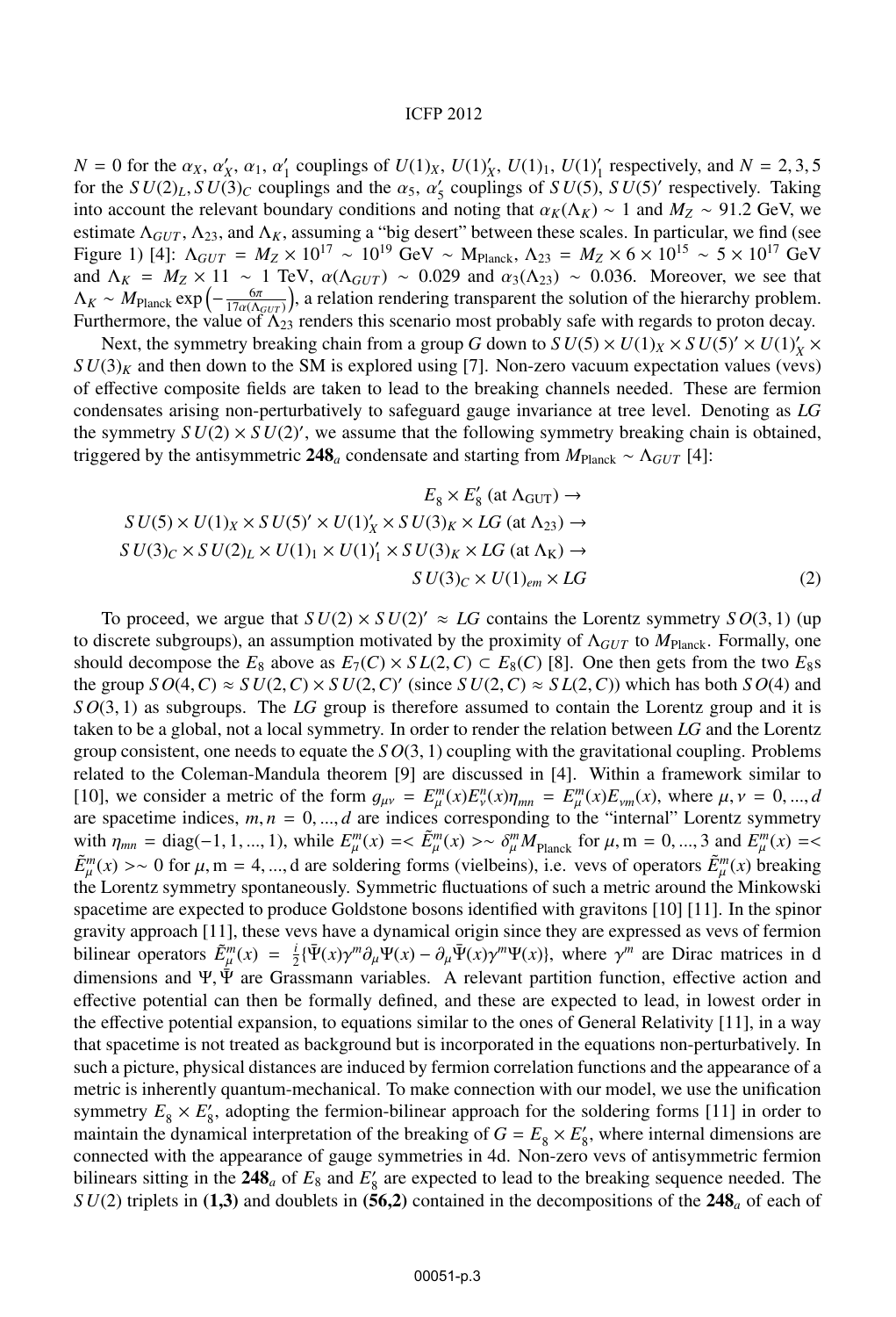the  $E_8$ ,  $E'_8$  under  $E_7 \times SU(2)$  can break spontaneously LG after acquiring non-zero vevs, leading thus to a dynamically generated metric, assuming that  $\langle \Psi \gamma^m \partial_\mu \Psi \rangle = 0$  for  $m > 3$ . The vevs of fields in the (1,3) of  $E_7 \times SU(2)$  and  $E'_7 \times SU(2)'$  constitute the most attractive antisymmetric channel of  $E \times F'$  breaking down to  $E \times F'$  possibly ustifying their dominance in determining spacetime  $E_8 \times E_8'$  breaking down to  $E_7 \times E_7'$ , possibly justifying their dominance in determining spacetime dimensionality over the (**56,2**) and (**133,1**) vevs breaking subsequently  $E_7 \times E'_7$  and the remnant of  $IG$ . In any case, note that the same type of fermion condensate is responsible not only for metric *LG*. In any case, note that the same type of fermion condensate is responsible not only for metric generation but for gauge symmetry breaking as well.

In order for *LG* to break down to its diagonal subgroup *S O*(3, 1), one could consider vevs of 4-fermion composite operators, corresponding to gauge-invariant terms in the initial action and transforming as (1,3,1,3) under  $E_7 \times SU(2) \times E'_7 \times SU(2)'$ . One way to couple the two initial -in principle decoupled-  $E_8$  sectors in a way having the same end result as such operators is to consider an inidecoupled- *E*<sup>8</sup> sectors in a way having the same end result as such operators is to consider an initial symmetry of the form  $E_8 \times E_8' \times (Z_2^{E_8}/Z_2^{SU(2)})$ , where the discrete  $Z_2$  symmetries interchange<br>the two  $F_8$  groups and their  $SU(2)$  subgroups respectively in a construction similar to [12][13]. A the two  $E_8$  groups and their  $SU(2)$  subgroups respectively, in a construction similar to [12][13]. A deeper analysis of this scenario might have the potential of not only explaining the dimensionality of our space-time, but its signature as well, i.e. why the group  $SO(3, 1)$  emerges instead of  $SO(4)$ or  $SO(2, 2)$  for instance. We then consider the effective fermionic action in 4d in a derivative and fermion-field expansion to 1-loop:  $S_{eff} \sim \int d^4x \det(E_\mu^m(x))(c_1 + c_2 R + c_3 \Psi(x) \gamma^m E_m^\mu(x) D_\mu \Psi(x) + ...)$ plus gauge kinetic terms, where det  $(E_{\mu}^{m}(x)) = \sqrt{\det(-g_{\mu\nu})} \neq 0$  while  $\mu, \nu, m = 0, ..., 3, c_{1,2,3}$  are con-<br>stants and D, is the gauge-covariant derivative corresponding to the  $F_{\tau} \times F'$  gauge symmetry after stants and  $D_{\mu}$  is the gauge-covariant derivative corresponding to the  $E_7 \times E'_7$  gauge symmetry after corresponding to the  $E_7 \times E'_7$  gauge symmetry after compactification. This symmetry should probably be corrected by a multiplicative factor of the form  $\left(Z_2^{E_7}/Z_2^{SU(5)}\right)$  interchanging the two  $E_7$  groups and their respective  $SU(5)$  subgroups in a way that couples the right- and left-handed sectors of the theory during compactification causing the breaking of  $\frac{S U(5) \times SU(5)'}{S U(5)}$  to their diagonal subgroup at  $\Lambda_{23}$  [4]. The first term of the action above gives a cosmological constant Λ, the second the Ricci curvature, and the third the action in [10]. The result above is expected to stem from an action expressed as  $S_f \sim \int d^dx$  det  $(\tilde{E}_\mu^m)$  before compactification.

We then investigate the dimensionality *d* of space to integrate our Lagrangian over. Naturalness reasons lead us to consider the action as an integral over a manifold having the isometry  $E_8 \times E'_8$  up to discrete factors. The proper number of (complex) dimensions is then  $d = 16$ , equal to the number of roots of the groups involved. Integrating over the 14 extra internal dimensions gives us  $E_7 \times E'_7$ , which by the way correspond to 2 lattices formed by the unit-norm imaginary Caley octonions, and should leave us with 2 complex, i.e. 4 real, ordinary spacetime dimensions. The internal dimensions are then assumed to be compactified at a size of around  $1/M_{\text{Planck}}$  to avoid the appearance of Kaluza-Klein excited states at energies lower than  $M_{\text{Planck}}$ . It is conjectured below that the space with the isometries needed is the quotient space of the 16d maximal torus  $T^{16}$  by the lattice  $\pi\Gamma_8 \times \pi\Gamma_8$  generated by the roots of  $E_8 \times E'_8$  multiplied by integer multiples of π. In the following, an effort is made to motivate further our choice of  $E \times E'$  as a unification symmetry group based on the special packing-density further our choice of  $E_8 \times E_8'$  as a unification symmetry group based on the special packing-density and kissing-number properties of the *E*<sup>8</sup> lattice, in addition to its self-duality feature which might prove to be unique and crucial for unifying spacetime with gauge symmetries. The 8d spaces of the two  $E_8$  groups have to be treated distinctly, since, while each of the two  $E_8$  lattices provide the highest kissing (coordination) number and densest sphere packing in 8d, in 16d other lattices like the Barnes-Wall (BW) lattice provide a higher kissing number and denser sphere packing than  $\Gamma_8 \times \Gamma_8$ , even though they are not self-dual. In particular, the  $\Gamma_8 \times \Gamma_8$  kissing number equals 480, while the BW lattice has a kissing number equal to 4,320. However, since lattices like BW do not correspond to any root system, they cannot generate the symmetries needed. In general, densest sphere packings in dimensions  $d > 8$  are most likely either disordered, not corresponding to lattices, or the lattices they correspond to are not associated with root systems and thus known gauge symmetries. Therefore, all other cases for  $d > 8$  cannot lead, on the basis of such arguments, to the symmetries needed. A related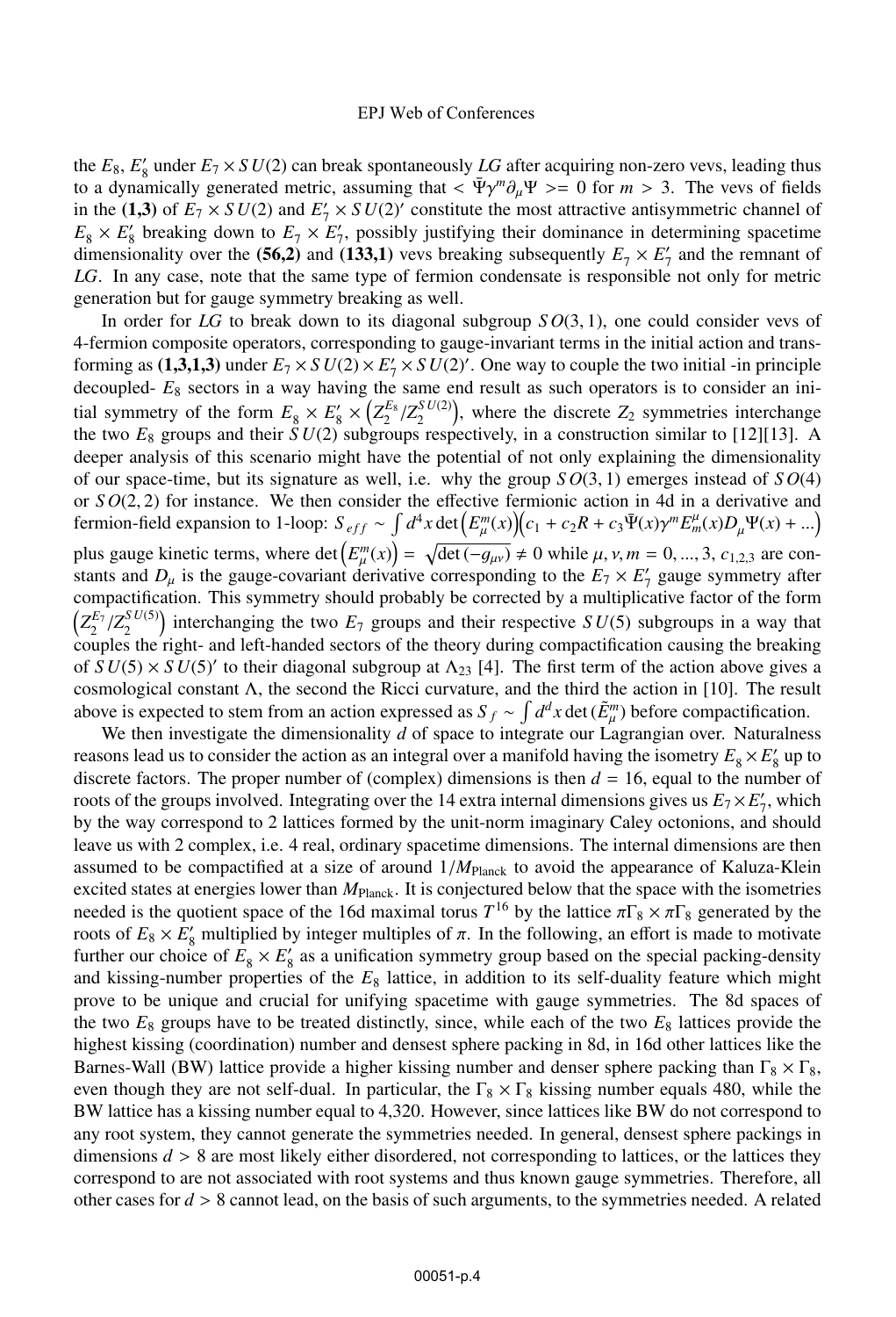#### ICFP 2012

argument supporting this scenario is based on the concept of optimal lattices [4] [14]. In any case, the above might be an indication that we are approaching a theory starting from an action as simple as the one above and yielding the dimension not only of spacetime but also of the internal space and its isometries by the dynamics of the action itself, without having to postulate them *a priori*.

### **3 Critical behaviour and emergence of symmetry**

In order to connect our action to the results above, one needs first to justify the value of  $\alpha(\Lambda_{GUT})$ calculated in section 2. We are dealing with a critical phenomenon breaking  $E_8 \times E'_8$  and having as order parameters the non-zero vevs related to the metric. The relevant critical parameters are the couplings of the two *E*<sub>8</sub>s. The order parameters are assumed here to scale as  $E_{\mu}^{m} \sim \frac{p^{m}p_{\mu}}{Mp_{\text{lank}}} < \bar{\Psi}\Psi >$ <br>with fermions Ψ in the fundamental representations of *F*<sub>0</sub> and *F'* and  $|p^{m}| \ln |\sim M_{\text{av}}|$ . The with fermions Ψ in the fundamental representations of  $E_8$  and  $E'_8$  and  $|p^m|, |p_\mu| \sim \frac{M_{\text{Planck}}}{M_{\text{Planck}}}$ . The <<br>ΨΨ > condensate corresponding to the most attractive channel is assumed to be the catalyst for the  $\Psi\Psi$  > condensate, corresponding to the most attractive channel, is assumed to be the catalyst for the formation of the antisymmetric condensates in the 248<sub>*a*</sub> of the two  $E_8$ s. Since  $E_8 \times E_8'$  breaks at around  $M_{\text{ex}}$ , the critical counting  $\alpha_{\text{ex}}$  is estimated by a modified Nambu-Iona-I asinio formalism vieldin  $M_{\text{Planck}}$ , the critical coupling  $\alpha_{SB}$  is estimated by a modified Nambu-Jona-Lasinio formalism yielding  $\alpha_{SB} \sim C_2^{-1} \sim 0.03 \sim \alpha(\Lambda_{GUT})$ , with  $C_2 = 30$  the quadratic Casimir invariant of *E*<sub>8</sub> [4]. The wide hierarchy between  $M_{\text{Planck}}$  and the weak scale can then be traced back to the magnitude of  $C_2$ , since  $\Lambda_K \sim M_{\text{Planck}} \exp(-1.23 C_2).$ 

We now examine the dynamics leading to the emergence of symmetry by applying techniques borrowed from solid-state physics, chemistry, biology and even sociology, the common starting ground being the emergence of configurations exhibiting spontaneous self-organization transitions in ordered structures and nucleation, like DNA, neural networks or crystals, *i.e.* processes characterized by "selforganised criticality" [15]. We place our action on a lattice to see if its qualitative behaviour can be inferred by simpler or similar systems in lattice gauge theories or solid-state systems. The effective action *S lat* to lowest order, apart from the Einstein-Hilbert terms, is written as  $S_{lat} = \sum_{\langle i,j \rangle} \mathcal{E}_{ij} \Psi_i \Psi_j$ , where  $\mathcal{E}_{ij}$  is an antisymmetric matrix proportional to the system's volume and encoding information on  $E_{\mu}^{m}$ , and the sum over the lattice sites *i*, *j* is restricted over nearest neighbours.<br>In order to study the emergence of the *F*<sub>2</sub> lattices from first principles, we use

In order to study the emergence of the  $E_8$  lattices from first principles, we use a model suitable for percolation phenomena, a "toy" model in our case, assumed here to belong to the same universality class, *i.e.* the single-state (*q* = 1) Potts model, with Hamiltonian given by  $H_P = -J \sum_{\langle i,j \rangle} \delta(S_i, S_j)$ , where  $I > 0$  is the coupling strength and  $\delta(S_i, S_j) = 1$  when  $S_i = S_j = 1$  and zero otherwise. The where  $J > 0$  is the coupling strength and  $\delta(S_i, S_j) = 1$  when  $S_i = S_j = 1$  and zero otherwise. The partition function  $Z = \sum_{i=0}^{n} e^{-\beta H_p}$  is given by

$$
Z = \sum_{C_i} \left( e^{\beta J} - 1 \right)^{E_i} \tag{3}
$$

where the sum is over clusters  $C_i$  consisting of  $E_i$  edges and  $1/\beta = k_B T$ . Here, the occupation probability *p* is given by  $p = 1 - e^{-\beta J}$  and increases with decreasing *T*. Such discrete models are usually studied on lattices with given dimensionality *d* and coordination (kissing) number (number of nearest neighbours) *c*. In the following, we explore the behaviour of a system of nodes minimizing its free energy by adjusting its *d* and *c* in order to form an optimal lattice. For high *T*,  $w \equiv e^{\beta J} - 1 \sim$  $p \sim \beta J \ll 1$  in equation 3 implies that only clusters with few edges contribute significantly to the partition function. In a competition between annihilation and aggregation of large clusters, those of low *d* and *c* dominate. This system of nodes, a rough model of the "pre bib-bang" world, lies initially in a highly-probable state, ı.e. having large *T* and entropy *S* , obviating the need for contrived cosmological boundary conditions. Evolution is dictated by the system's need to reduce its energy, which is achieved by lowering *T* and expanding. This irreversible gradual process might define an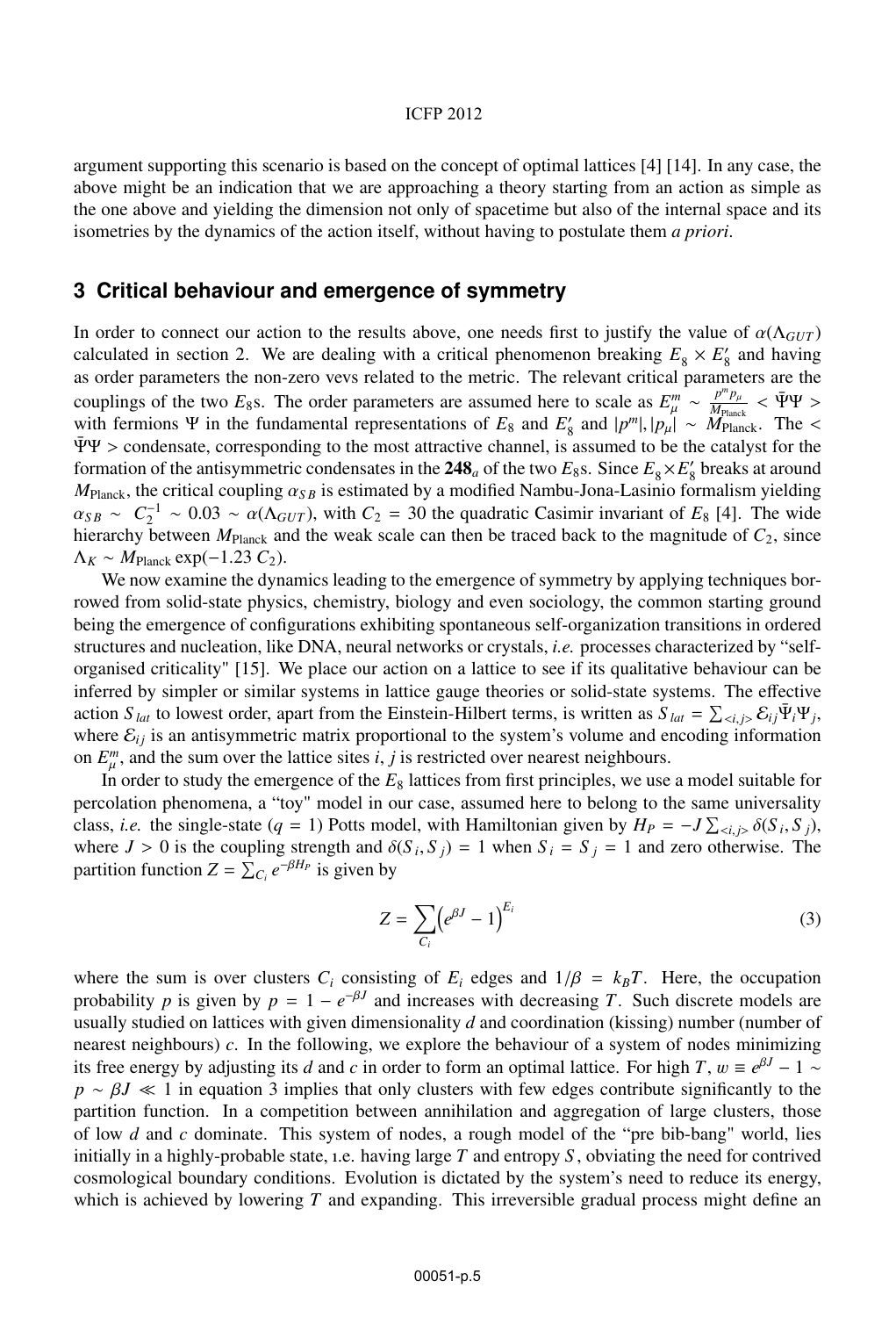"arrow of time", the increase in *S* compensating the entropy loss due to the formation of the spacetime "crystal", providing an explanation of the 2nd law of thermodynamics.

There is a certain *T* however for which the behaviour of the partition function *Z* in equation 3 changes dramatically. This change proves to be crucial for our argument towards symmetry emergence. For low *T* such that  $k_B T \leq k_B T_c = J/\ln 2 \sim 1.4J$ , we find  $p \geq 1/2$  and  $w \geq 1$ , implying that large clusters consisting of many edges dominate over the smaller ones! Those familiar with the q-state Potts model recognize in this expression  $T_c$  given by  $e^{\beta_c t} = (1 + \sqrt{q})/\sqrt{q}$  for  $q = 1$ . This has a highly non-trivial and far-reaching impact on the topology of the network of nodes. Since for has a highly non-trivial and far-reaching impact on the topology of the network of nodes. Since for a network to have any sense we assume that  $min(E_i) = c$ , a lattice like the one of  $E_8$  with  $c = 240$ contributes much more to the partition function than the conventional  $Z^8$  lattice having  $c = 16$ . Approaching  $T_c$  amounts therefore to having a  $E_8$  lattice emerge spontaneously from the dynamics. We leave for future investigations the study of how a more complicated variant of this lattice, like the  $E_8 \times E'_8 \times (Z_2^{E_8}/Z_2^{SU(2)})$  appearing here, possibly with the extra factor  $(Z_2^{E_7}/Z_2^{SU(5)})$  arising during com-<br>pactification, finally emerges. The relevance of densest-sphere packing and "bighest kissing number" pactification, finally emerges. The relevance of densest-sphere packing and "highest kissing number" arguments presented in the previous section is now apparent, since this particular lattice offers an optimal configuration with regards to *c* and might be preferred over alternative arrangements not offering so many edges per node. Note moreover that "crystal" clusters with  $E_i = 240$  evolve even when  $T > T_c$ . However, such clusters should lie within limited regions. Moreover, at  $T = T_c$  we expect a latent heat, or enthalpy, given by  $H = 478J$  [4]. A more careful calculation of enthalpy might produce a smaller value for  $H$  due to the action of the  $Z_2$  discrete symmetries.

At this critical point other lattices with even higher *d* and *c* could also form. These however do not lead to the symmetries observed in our world, as explained in the last section. This implies that we might be living within a metastable region, with other Universe domains corresponding to different configurations of lattice points, devoid of the known interactions. This is consistent with Ostwald's rule in polymorphic and allotropic crystallography, according to which the least stable polymorphs crystallize first, leading to transformations between closest phases with regards to free energy. Metastability of the two  $E_8$  lattices is central to the argument presented, should be studied more thoroughly, and is at least qualitatively supported from the fact that these lattices offer a local maximum for a properly-normalized kissing number (nKN) and for the centre density, defined as the ratio of sphere-packing density over the unit-sphere volume for certain dimensions *d*. Indeed, the  $E_8$  lattice offers a centre density higher than the maximum achievable for  $8 < d < 12$  [16]. In parallel, regarding known sphere packings, it offers maximal centre density for 6 < *<sup>d</sup>* < 18 and a local maximum for nKN (see Figure 2) [17]. The next dimension probably providing a local maximum for the centre density and for nKN hosts the even unimodular (i.e. self-dual) Leech lattice in  $d = 24$ offering maximal centre density for  $0 < d < 28$  and a kissing number equal to 196,560, exhibiting symmetries not associated with the known Lie groups. (Instead, it is closely connected to the largest sporadic finite simple group.) Such lattices Γ are usually studied *via* theta functions defined as  $\Theta_{\Gamma}(z)$  =  $\sum_{\lambda \in \Gamma} e^{i\pi z |\lambda|^2}$  (Im(z) > 0), which are modular forms of weight *d*/2 if  $\Gamma$  is even and self-dual, which implies that  $d = 0 \mod(8)$ implies that  $d = 0$  mod(8).

Next, we describe some potentially interesting cosmological implications of this critical behaviour. We take the measured  $\Lambda \sim 2 \times 10^{-3}$  eV to correspond to the free energy of a minimal cluster of the  $E_8 \times E_8'$  lattice having 240 edges from each of the two  $E_8$ 's, *i.e.*  $E_i = 480$ , and  $T_{CBR} \sim 2.7 \times 10^{-4}$  eV of the cosmic background radiation to be equal to the system's temperature. Then the 10<sup>−</sup><sup>4</sup> eV of the cosmic background radiation to be equal to the system's temperature. Then, the critical free-energy expression yields  $\Lambda \sim 7k_B T_{CBR} \sim 10J$  and  $\epsilon \equiv (T_{CBR} - T_c)/T_c \sim 1\%$  [4]. This implies a certain fine-tuning close to criticality for *T*. Taking the Universe to be in a "glass-tocrystal" transition, typical relaxation and equilibration times  $\tau$  for glassy dynamics are huge compared to the microscopic ones of ferromagnetic-type systems. This leads us to considering non-adiabatic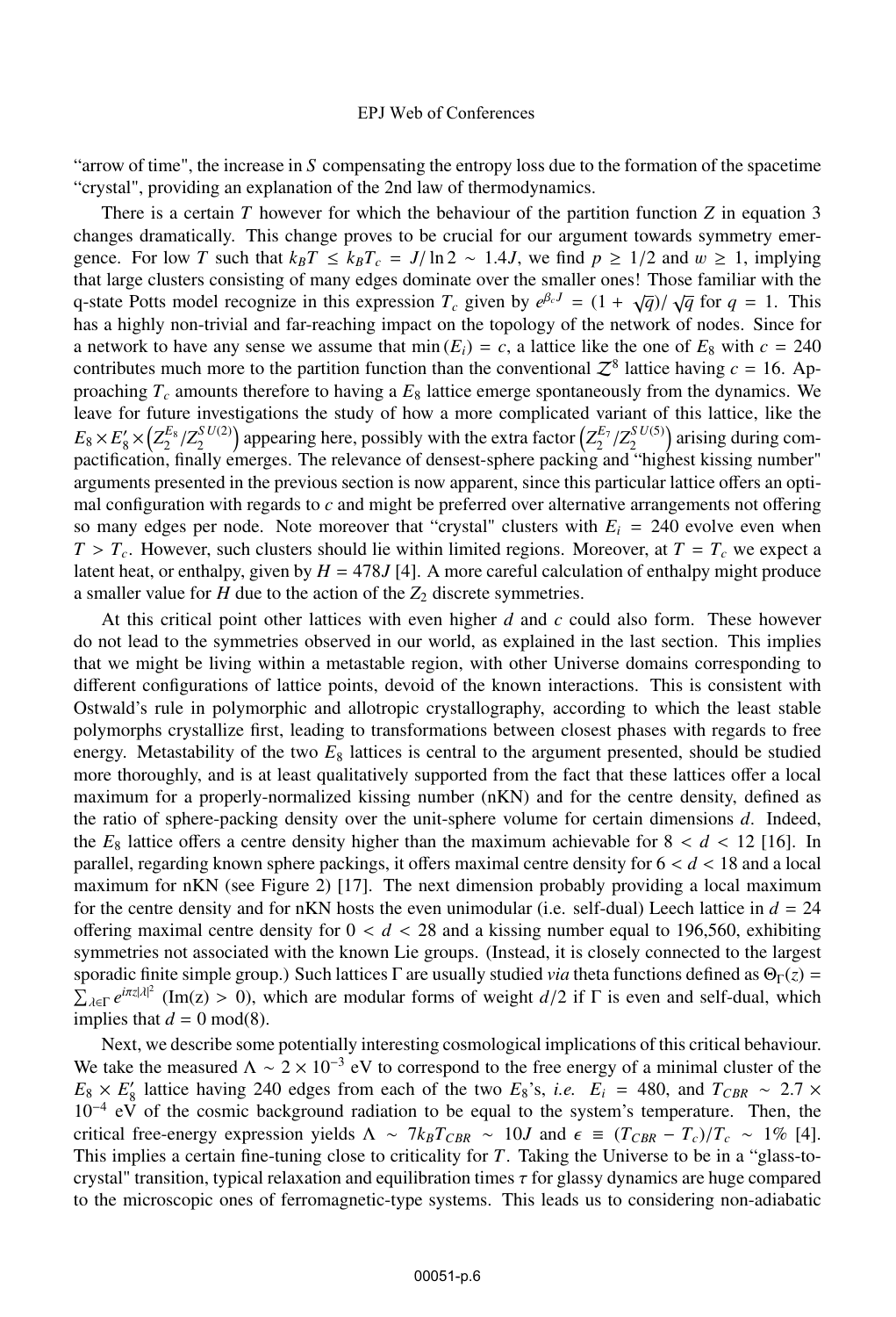#### ICFP 2012



**Figure 2.** A function (nKN) of the maximum lattice kissing number  $\tau_n$  in  $R^n$  for  $0 < n < 33$  [17]

phenomena where relaxation times are of cosmological scale, and we might be living within such a critical period. Another issue to address is the smallness of Λ in comparison to *M*Planck. The solution might be coming from the Hamiltonian we started with, which includes only local, nearestneighbour, interactions, effectively introducing a very large infrared cut-off. One may introduce a phenomenological potential *V*(*r*) between lattice sites being separated from each other by a distance *r* given by  $V(r) = -2E_i J \left(\frac{L_{\text{Planck}}}{r}\right)^{d-3} \left(1 - \frac{\sqrt{Ja}}{2}\right)$  $\left(\frac{\sqrt{a}}{2} \left(\frac{a}{r}\right)^d\right)$ , with  $L_{\text{Planck}} = 1/M_{\text{Planck}}$ ,  $d = 16$  and *a* having dimensions of length corresponding to the distance where "repulsive" effects become important. For large *r*,  $V(r)$  vanishes like  $1/r^{d-3}$ , since the 2-point correlation function in position space falls as  $1/r^{d-2}$ . Using the relation  $J L_{\text{Planck}} = \left(\frac{L_{\text{Planck}}}{a}\right)^{2d+1}$  and taking *a* ∼ 9.3 $L_{\text{Planck}}$  gives the required hierarchy  $\Lambda \sim 10^{-31} M_{\text{Planck}}$ .

Consequently, a higher-dimensional analogue of spin-glass phase transitions might provide a picture for the emergence of  $E_8 \times E_8$  at the beginning of our Universe, as a kind of "liquid-to-solid", freezing phase transition, or a kind of disorder-order, "glass-to-crystal" transition. Regarding entropy *S* , the only way for the system to compensate for the loss of *S* within a spacetime volume *Vol* during a time *dt* is to expand, changing its volume by  $d(Vol)$ . We note that large values for  $E_i$  imply a period resembling inflation. Other cosmological implications include the existence of macroscopic domains in the Universe not having the symmetries observed in our neighbourhood. Particles within such regions would not interact in familiar ways, for instance not feeling electromagnetic interactions and supplying an explanation for Dark Matter (DM). The luminous parts of galaxies would occupy regions corresponding to the "jammed", ordered phase of spacetime, domain states of ferromagnetic type, like "crystal bubbles" within a glass-type, amorphous spacetime structure. For a solid-state Physics analogy in the interdisciplinary spirit of this Conference, compare the galaxy distribution within DM regions (for instance, see relevant pictures from NASA, ESA, C. Heymans, M. Gray, STAGES Coll.(2008) ) with quartz (silicon crystal) distribution within silicon glass regions (see for instance M. Chen, W. Xiao, X. Xie, *E. Plan. Sc. Lett.* 297 (2010) 306). An order-of-magnitude estimate of the ratio *R* of crystal-to-glass-type volumes is given by  $R = 1 - \exp(-\Delta F/k_BT)$ , where  $\Delta F$ is the free energy gained by the system by being in the "crystal" state. It is possible that "spacetime" nucleation continues today, implying a growth of the luminous-to-DM ratio on cosmological timescales. A detailed relevant analysis would allow the prediction of galactic DM concentrations and of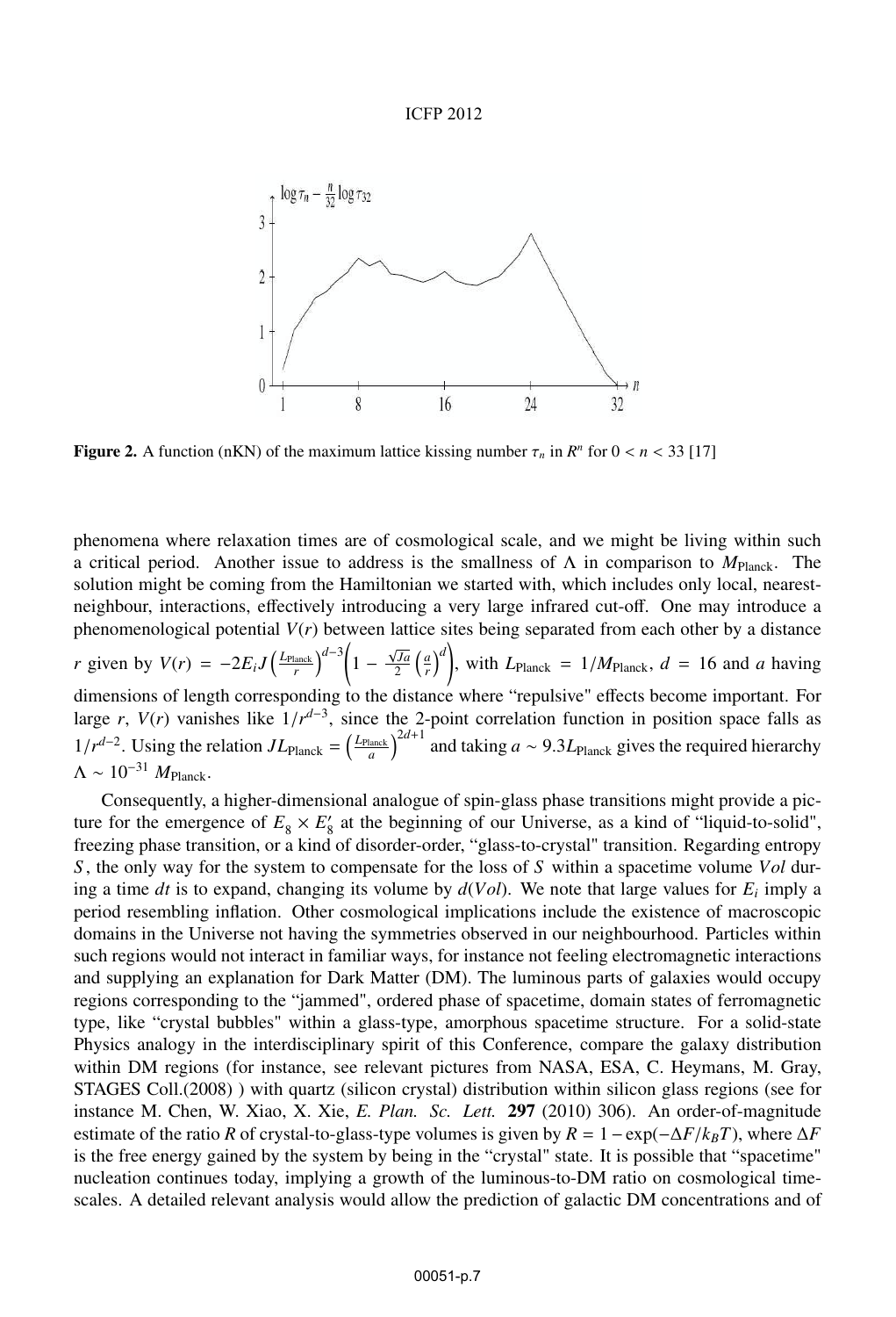the average structure of the underlying spacetime lattice. It would allow answering questions like "is the structure of spacetime within the intergalactic voids of glass- or crystal-type?". Assuming that all "crystal" domains are occupied by visible galaxies implies that *R* ∼ 5%, while taking intergalactic voids to be also "crystal"-like raises *R* to around 77%. Other possibilities include DM regions corresponding either to alternative *E*<sup>7</sup> symmetry breakings, or to denser "sphere packings" not linked to a group's root system. The latter would imply that our vacuum has already started decaying towards a more stable configuration like the Leech lattice, leading to growing DM and shrinking luminous domains.

Alternatively, in off-equilibrium phenomena of crystal and glass formation, the fluctuationdissipation theorem in fast transitions is violated, since the system does not have enough time to relax to its new equilibrium, forcing us to consider "effective temperatures"  $T_{eff}$  larger than the heatbath ones [18]. Here,  $R \sim 50\%$  implies  $T_{eff} \sim 10T_{CBR}$ , while  $R \sim 80\%$  implies  $T_{eff} \sim 5T_{CBR}$ . If the universe expanded and cooled too fast to have relaxed to equilibrium,  $T_{eff}$  for "crystal" formation is larger than  $T_{CBR}$ . Such values of  $T_{eff}$  are consistent with treating particles as topological or vacancy defects on the lattice background described above, analogous to positively-charged holes in an electron sea or lattice, their number density  $d_p$  in the Universe being a function of enthalpy cost and approximately equal to the ratio of their entropy  $S_p \sim k_B 10^{89}$  to the Universe entropy  $S_B \sim k_B 10^{122}$ assuming a Bekenstein-bound saturation [19], i.e.  $d_p \sim S_p/S_B \sim 10^{-33} \sim \exp(-H/k_B T_{eff})$  implying<br>that  $T_{esc} \sim 4.4 T_{cnn}$ . This result favours the characterization of intervalactic voids as "crystal-like" that  $T_{eff} \sim 4.4 T_{CBR}$ . This result favours the characterization of intergalactic voids as "crystal-like". Note that the discrepancy between  $T_{CRR}$  and  $T_{eff}$  might be smaller if a more careful calculation of *H* is performed. This approach has far-reaching implications on structure formation, consistent with the view that stars are born within DM halos. It might lead to an understanding of the shape of spiral galaxies on the basis of "helicoidal dislocations" in crystals. It might explain the large voids between galactic clusters, which are usually found to be larger than what simulations suggest, since crystals usually displace vacancies and other impurities towards boundaries of different phases and form vacancy clusters to minimize their energy. Here, the role of impurities is played by DM "amorphous" regions containing small crystal "islands", *i.e.* galaxies, full of vacancies corresponding to elementary particles. For a solid-state Physics analogy in the interdisciplinary spirit of this Conference, compare the galaxy number density field (see for instance W. Shaap, *PhD Thesis*, U. Groningen 2007) with vacancy clusters in copper (see for instance M. Kiritani, *Jour. Nucl. Mat.* 276 (2000) 41). Future experiments could probe the spacetime structure within DM domains, or measure the energy release, perhaps in the form of, hitherto unexplained, ultra-high energy cosmic rays, when the "crystal" forms.

Next, we discuss briefly quantization of our action. By having  $\Gamma_8 \times \Gamma'_8$  emerge with lattice spacing equal to *L*Planck, one achieves a cellular decomposition of spacetime with a UV cut-off equal to *M*Planck avoiding singularities plaguing quantum gravity. This might have a dramatic impact not only on the general renormalization programme but also on black holes, the initial singularity of spacetime and gravitational collapse, analogous to the false prediction of atom collapse before the advent of quantum mechanics. In an approach close to spin networks and lattice Yang-Mills, we have lattice nodes corresponding to 4d spacetime points, a "world crystal". On each node there is a fiber corresponding to  $E_7 \times E'_7$  stemming from 14 compactified dimensions. This provides an understanding of Heisenberg's uncertainty principle, since a particle, seen as a vacancy defect, extends at least between 2 adjacent nodes, reminding us of Wheeler considering particles as "quantum geometrodynamic excitons" [20]. Experiments around  $M_{\text{Planck}}$  should distinguish such a spacetime fabric from models treating particles as extended objects on a continuous background. Ideas along these lines might include far in the future a gravitational analogue of Bragg spectroscopy probing the microstructure of spacetime.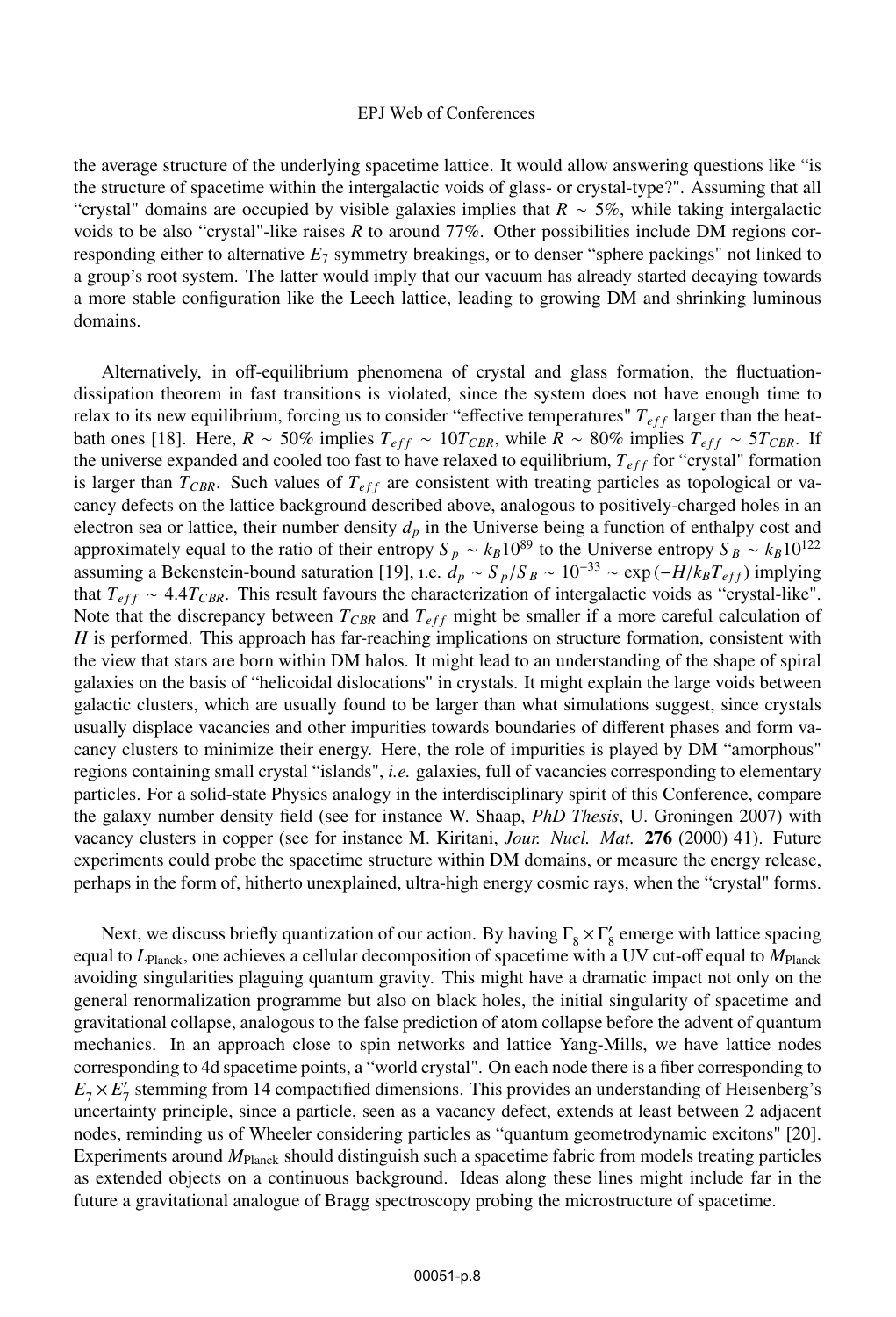## **4 Discussion**

A phenomenological issue related to the fermion content considered here is that it is usually associated with a large *S* parameter. However, it is possible that vertex corrections can drive the *S* parameter close to zero [21]. On the other hand, LEP and Fermilab results at the  $2 - 3\sigma$  level suggest massdependent anomalous quark couplings [22] and an excess of dijet plus W events [23], signals compatible with quark-katoptron mixing and katoptron bound states. Moreover, assuming that this theory is correct, recent LHC results regarding a new boson having a mass of around 125-6 GeV correspond to the lightest member of a series of katoptronic mesons analogous to QCD or technicolor mesons. This lightest meson, a "katoptronic pion" corresponding to the lightest katoptrons, is expected to have comparatively very small couplings to third-generation ordinary fermions, like the bottom and top quark, due to the comparatively small mixing of the lightest katoptrons to third-generation ordinary fermions [24]. To conclude, while waiting for new relevant results from the LHC, we exposed an attempt to unify gauge with gravitational interactions using  $E_8 \times E_8'$  emerging naturally from first principles. It leads to coupling unification and to an understanding of the unification coupling strength from an invariant of the emergent symmetry group; it reproduces the symmetries, the family structure of matter and the dimensionality of spacetime, not treating it as background; it solves the hierarchy problem between the Planck, the weak and the cosmological constant scale. Moreover, it exhibits a unique vacua sequence with cosmological implications like the interpretation of DM as having a topological origin. Securing the above on a firm basis needs a new physical principle which is more fundamental than a given spacetime or gauge symmetry and lies presumably at the heart of several other scientific areas as well (like crystallography, cognitive science etc.); according to it, spacetime, matter, and their symmetries, emerge naturally from a set of identical, distinct elementary fields connected to each other optimally.

### **References**

- [1] J.Pati, A.Salam, *Phys. Rev.* D10 (1974) 275; H.Georgi, S.Glashow, *Phys. Rev. Lett.* 32 (1974) 438.
- [2] G. Triantaphyllou, *Eur. Phys. J.* C10 (1999) 703.
- [3] G. Triantaphyllou, *Mod. Phys. Lett.* A16 (2001) 53.
- [4] G. Triantaphyllou, *Electron. J. Theor. Phys.* 10 (2013) 28, 135.
- [5] S. Weinberg, *Phys. Rev.* D13 (1976) 974; L. Susskind, *Phys. Rev.* D20 (1979) 2619.
- [6] S.M. Barr, *Phys. Lett.* B112 (1982) 219.
- [7] R. Slansky, *Phys. Rept.* 79 (1981) 1.
- [8] See for instance J. Distler, S. Garibaldi, *Commun. Math. Phys.* 298 (2010) 419.
- [9] S.R. Coleman, J. Mandula, *Phys. Rev.* 159 (1967) 1251.
- [10] R. Percacci, *Phys. Lett.* B144 (1984) 37.
- [11] A. Hebecker, C. Wetterich, *Phys. Lett.* B574 (2003) 269;
- [12] G. Triantaphyllou, G. Zoupanos, *Phys. Lett.* B489 (2000) 420.
- [13] P. Forgacs, *Nucl. Phys.* 308 (1988) 477.
- [14] H. Cohn, A. Kumar, *Jour. Am. Math. Soc.* 20 (2007) 99.
- [15] S. Torquato, F.H. Stillinger, *Rev. Mod. Phys.* 82 (2010) 2633.
- [16] H. Cohn, N. Elkies, *Ann. Math.* 157 (2003) 689.
- [17] H. Cohn, Y. Jiao, A. Kumar, S. Torquato, *Geom. Topol.* 15 (2011) 2235.
- [18] D. Herisson, M. Ocio, *Eur. Phys. J.* B40 (2004) 283.
- [19] C.A. Egan, C.H. Lineweaver, *Astroph. Jour.* 710 (2010) 1825.